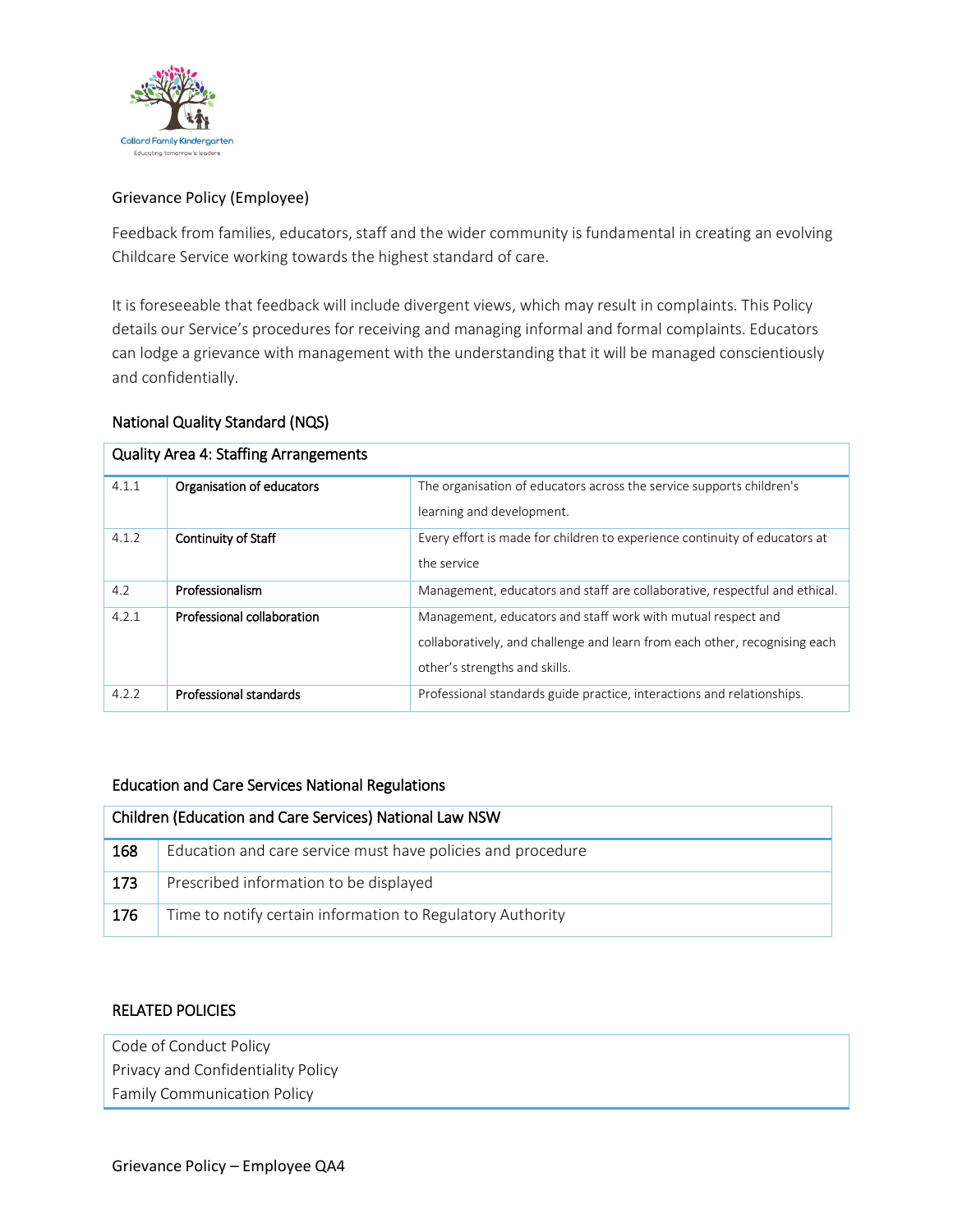

Interactions with Children, Family and Staff Policy Respect for Children Policy Student and Volunteer Workers Policy Responsible Person Policy Grievance Policy (Families)

# PURPOSE

We aim to investigate all complaints and grievances with a high standard of equity and fairness. We believe in team collaboration to ensure a safe, healthy and harmonious work environment.

We will ensure that all persons making a complaint are guided by the following policy values:

- Procedural fairness and natural justice
- Code of ethics and conduct
- Culture free from discrimination and harassment
- **•** Transparent policies and procedures
- Opportunities for further investigation
- Adhering to our service philosophy

#### Procedural fairness and natural justice

Our service believes in procedural fairness and natural justice that govern the strategies and practices, which include:

- The right to be heard fairly
- The right to an unbiased decision made by an objective decision maker
- The right to have the decision based on relevant evidence

#### **SCOPE**

This policy applies to children, families, staff, management and visitors of the Service.

#### IMPLEMENTATION

Grievances can transpire in any workplace. Handling them appropriately is imperative for sustaining a safe, healthy, harmonious and productive work environment. The Grievance Policy ensures that all persons are presented with procedures that:

- Value the opportunity to be heard
- Promote conflict resolution
- Encourage the development of harmonious partnerships
- Ensure that conflicts and grievances are mediated fairly
- Are transparent and equitable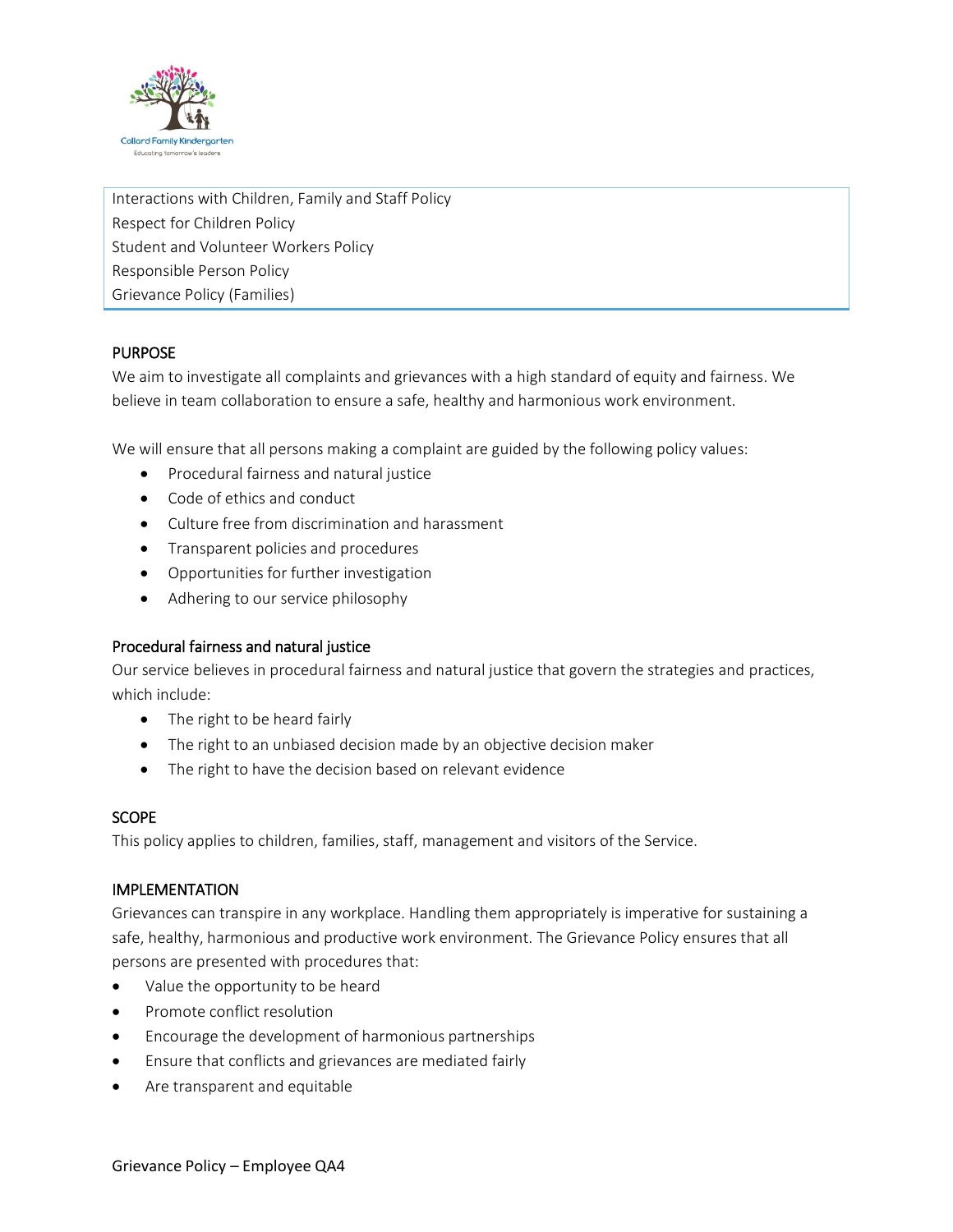

# **Definitions**

Complaint: An issue of a negligible nature that can be resolved within 24 hours, and does not require a comprehensive investigation. Complaints include a manifestation of discontentment, such as poor service, and any verbal or written complaint directly related to the Centre (including general and notifiable complaints). Complaints do not include staff, industrial or employment matters, occupational health and safety matters (except associated with the safety of children).

Complaints and Grievances Register: Records information about complaints and grievances received at the centre, along with the outcomes. This register must be kept in a secure file, accessible only to educators and Department of Early Childhood Education and Care. The register can provide valuable information to the Approved Provider and Nominated Supervisor of the service to ensure children and family's needs are being met.

Grievance: A grievance is a formal statement of complaint that cannot be addressed immediately and involves matters of a more serious nature. For example: If the service is in breach of a regulation causing injury or possible harm to a child.

Mediator: A person who attempts to make people involved in a conflict come to an agreement.

Mediation: An attempt to bring about a peaceful settlement or compromise between disputants through the objective intervention of a neutral party.

Notifiable complaint: A complaint that alleges a breach of the Regulation and Law, National Quality Standards or alleges that the health, safety or wellbeing of a child at the service may have been compromised. Any complaint of this nature must be reported by the Approved Provider or Nominated Supervisor to the Department of Early Childhood Education and Care within 24 hours of the complaint being made (Section 174(2)(b), Regulation 176(2)(b)).

If the Director is unsure whether the matter is a notifiable complaint, it is good practice to contact The Department of Early Childhood Education and Care for confirmation. Written reports must include:

- details of the event or incident
- the name of the person who initially made the complaint
- if appropriate, the name of the child concerned and the condition of the child, including a medical or incident report (where relevant)
- contact details of a nominated member of the Grievances Subcommittee
- any other relevant information.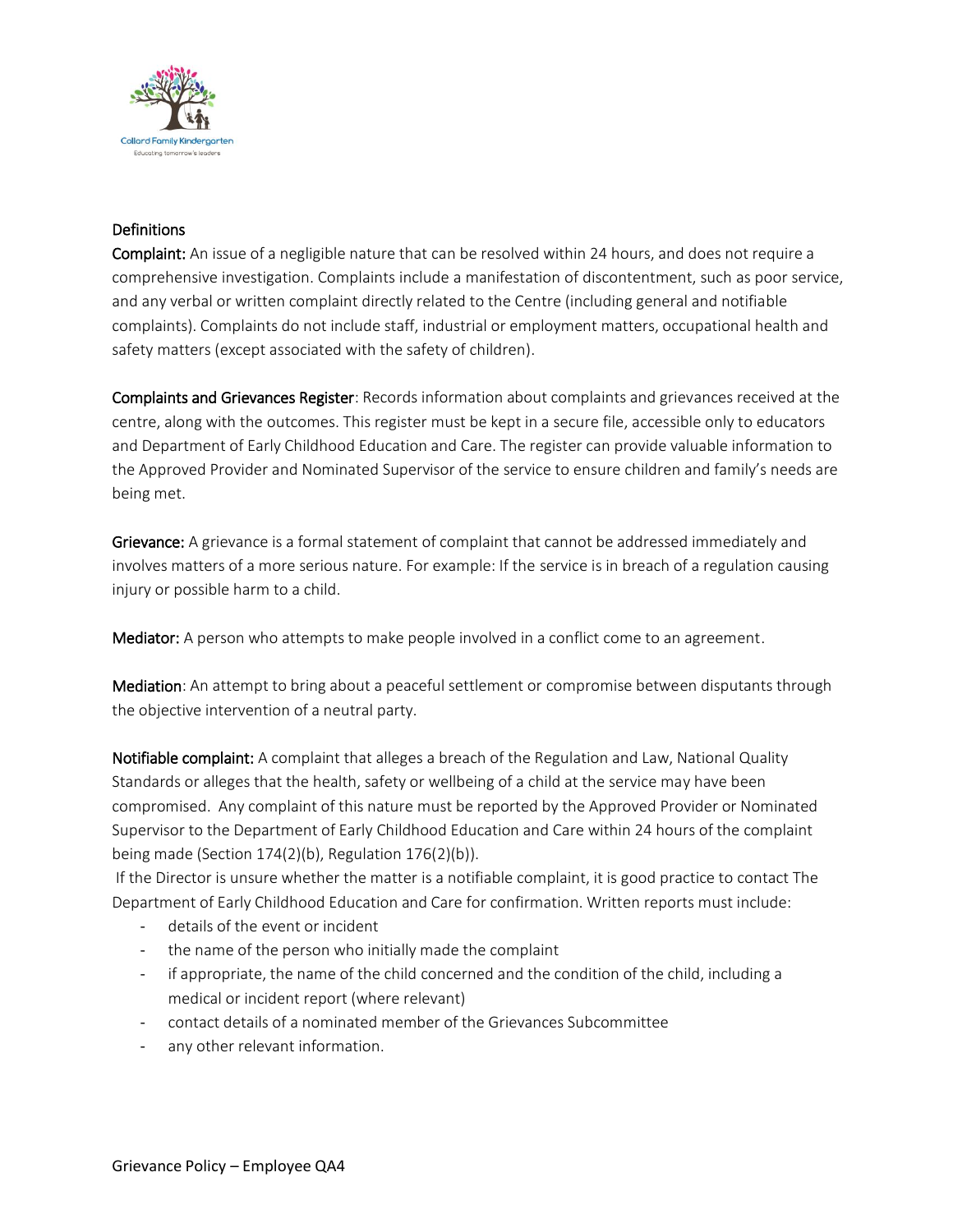

Written notification of complaints must be submitted using the appropriate forms, which can be found on the ACECQA website: [www.acecqa.gov.au](http://www.acecqa.gov.au/) and logged using NQA ITS (National Quality Agenda IT System).

Serious incident: An incident resulting in the death of a child, or an injury, trauma or illness for which the attention of a registered medical practitioner, emergency services or hospital is sought or should have been sought. This also includes an incident in which a child appears to be missing, cannot be accounted for, is removed from the centre in contravention of the Regulations or is mistakenly locked in/out of the centre premises (Regulation 12).

A serious incident should be documented in an Incident, Injury, Trauma and Illness Record (sample form available on the ACECQA website) as soon as possible and within 24 hours of the incident. The Regulatory Authority must be notified within 24 hours of a serious incident occurring at the centre (Regulation 176(2)(a)). Records are required to be retained for the periods specified in Regulation 183.

We acknowledge that conflict is a natural part of the work environment. It is important that all conflict is resolved. Unresolved conflict can lead to tension; stress; low productivity; bitter relationships; excess time off; ill health; anxiety and many other destructive emotions. When conflict is addressed and handled constructively the outcomes are feelings of relaxation; openness; high productivity; vitality; good health, empowerment; a sense of achievement etc.

Positive communication between educators is vital to the smooth running of the Service and to ensure a positive environment for children. Educators are expected to treat other educators with respect, accept differences and share ideas. It is every staff member's responsibility to contribute to the development of an open, healthy and constructive work environment. All grievances, whether considered minor or not, are to be dealt with promptly, professionally and thoroughly.

The Service's employees are expected to look at conflict in a positive way, ready to learn something new, reflect on good quality practice, improve work relationships and ultimately provide better care and education for children.

Employees are also to be aware of their responsibility in being good role models for children in their handling not only of conflict with work colleagues, but with children, parents and other associates. Employees should regularly reflect on the Code of Ethics- Early Childhood Australia for guidance and direction of appropriate behaviour when dealing with conflict. The Code of Ethics states that all team members should "make every effort to use constructive methods to resolve differences of opinion in the spirit of collegiality."

#### Privacy and Confidentiality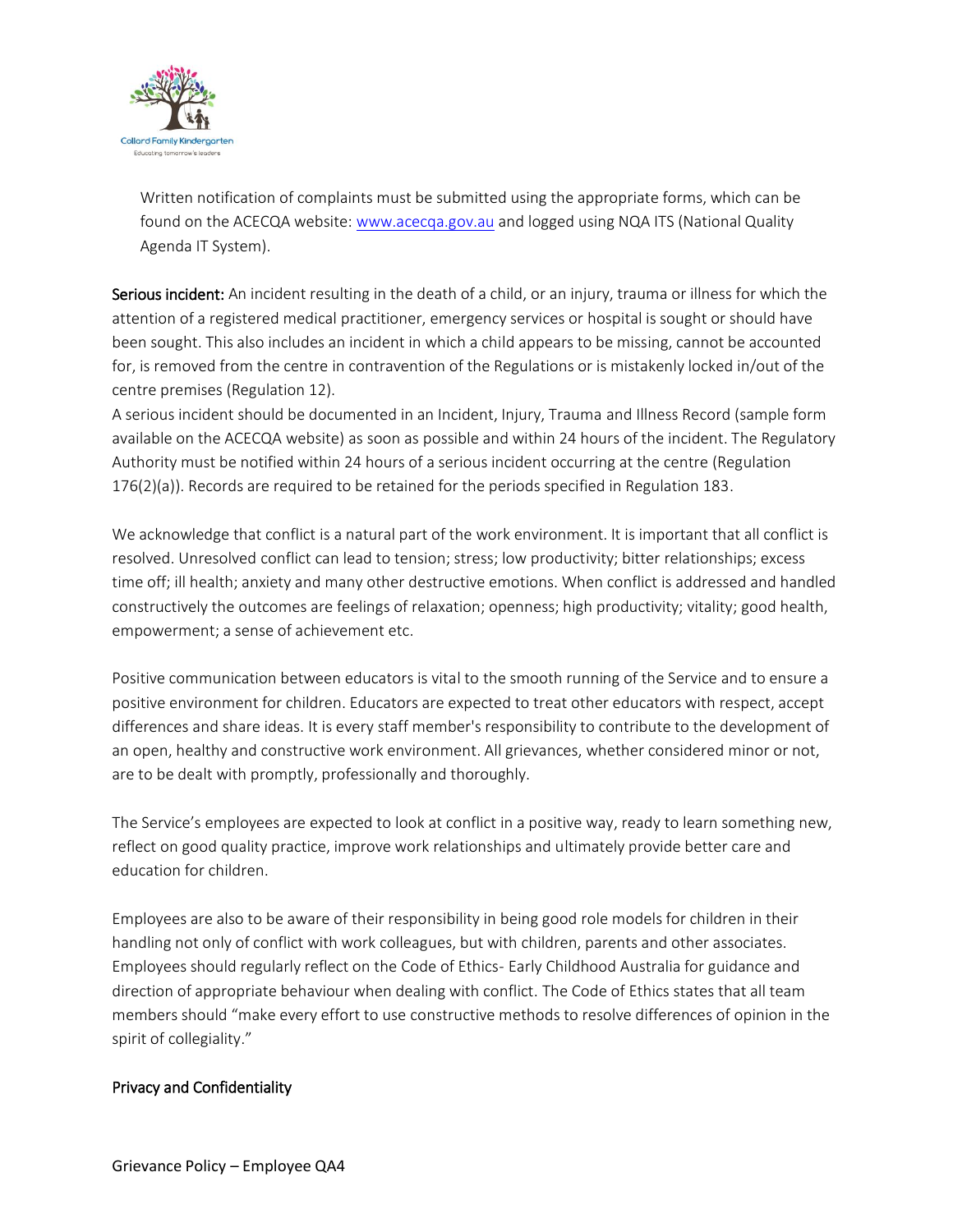

 Management and Educators will adhere to our Privacy and Confidentiality Policy when dealing with grievances. However, if a grievance involves a staff member or child protection issues, a government agency may need to be informed.

### Conflict of Interest

It is important for the complainant to feel confident in

- Being heard fairly
- An unbiased decision making process

Should a conflict of interest arise during a grievance or complaints that involves the Approved Provider, Nominated Supervisor or other Management will be nominated as an alternative mediator.

Our service may also engage the resources of an Independent Conflict Resolution Service to assist with the mediation of a dispute. We will ensure that throughout the conflict resolution process the services Code of Conduct must be adhered to.

### The Approved Provider/ Nominated Supervisor will:

- Treat all grievances seriously and as a priority
- Ensure grievances remain confidential
- Ensure grievances reflect procedural fairness and natural justice
- Discuss the issue with the complainant within 24 hours of receiving the verbal or written complaint
- Investigate and document the grievance fairly and impartially. This will consist of:
	- Reviewing the circumstances and facts of the complaint (or breach) and inviting all affected parties to provide information where appropriate and pertinent.
	- Discussing the nature of the complaint (or breach) and giving an educator, staff member, volunteer or visitor an opportunity to respond.
	- Permitting them to have a support person present during the consultation (for example: Union Representative, however this does not include a lawyer acting in a professional capacity).
	- Providing the employee with a clear written statement outlining the outcome of the investigation.
- Advise the complainant and all affected parties of the outcome within 7 working days of receiving the verbal or written complaint.
	- Management will provide a written response outlining the outcome and provide a copy to all parties involved.
	- If a written agreement about the resolution of the complaint is prepared, all parties will ensure the outcomes accurately reflects the resolution and sign in agreeance.
- Should management decide not to proceed with the investigation after initial enquiries, a written notification outlining the reasoning will be provided to the complainant.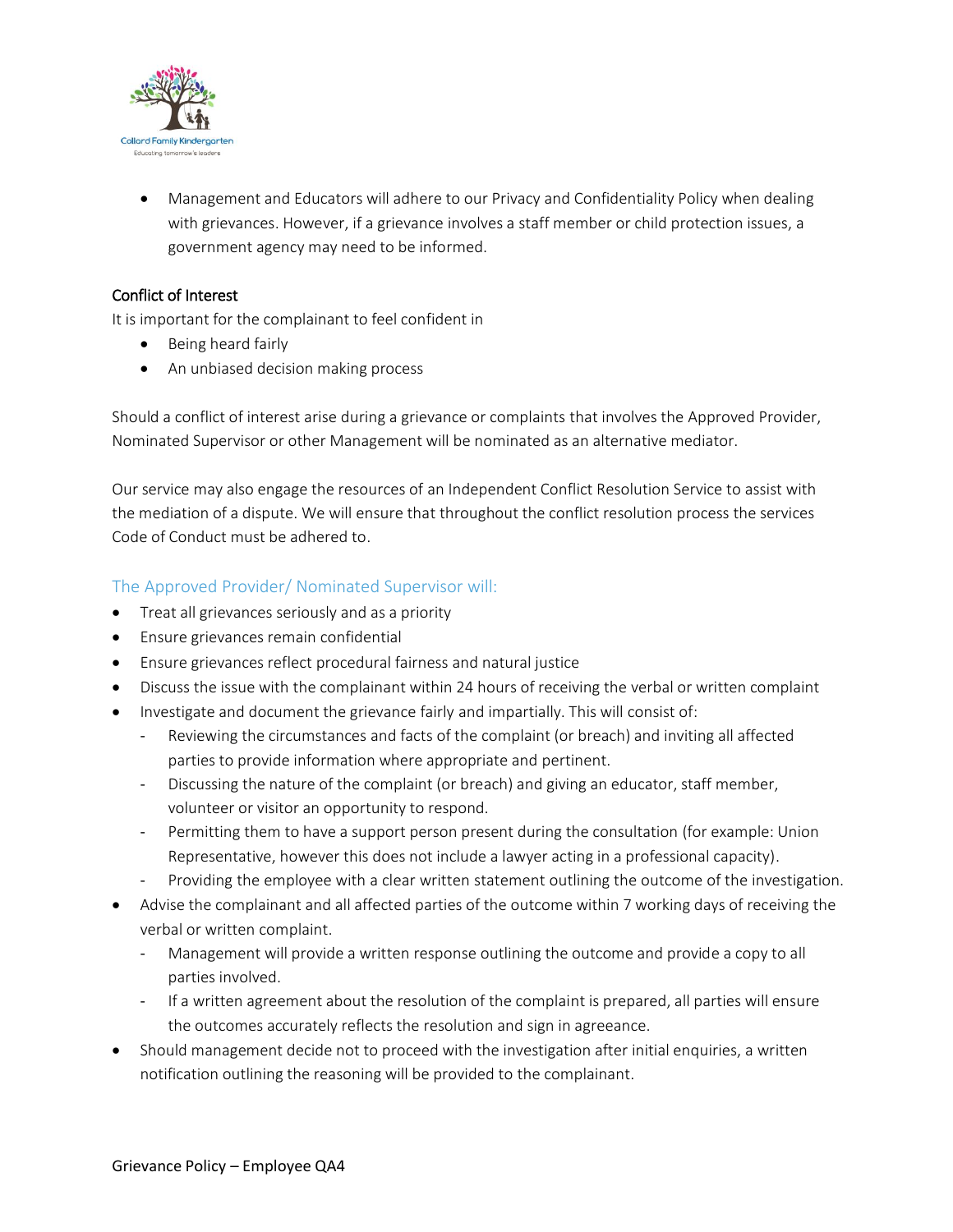

- Keep appropriate records of the investigation and outcome, and store those records in accordance with our Privacy and Confidentiality Policy and Record Keeping and Retention Policy.
- Monitor ongoing behaviour and provide support as required.
- Ensure the parties are protected from victimisation and Bullying.
- Request feedback on the grievance process using a feedback form.
- Track complaints to identify recurring issues within the Service.
- Notify the Department of Education and Communities within 24 hours if a complaint alleges the safety, health or wellbeing of a child is being compromised.

### Educators, staff, volunteers and visitors will:

- Be aware of the possible ramifications of their actions when dealing with staff issues.
- Raise the grievance or complaint directly with the person they have grievance with in a professional manner and at an appropriate time. Both parties should try to resolve the issue and develop solutions to ensure the problem does not happen again. Discussions should be based on the principles of privacy, confidentiality, respect and open-mindedness, will not involve other educators, staff, volunteers or visitors (e.g. parents) and will take place away from children.
- Raise the grievance or complaint with the Approved Provider/Management or Nominated Supervisor. If they are unable to resolve the concern, or feel uncomfortable raising the matter directly with the person concerned. The Approved Provider or Nominated Supervisor (or other manager) may ask for the issue to be put in writing.
- Provide all relevant information, outlining the issue, identifying any other person involved in the problem and any suggested solution.
- Communicate openly about the issue with the relevant parties.
- Raise any grievance involving suspected or actual unlawful activity (including bullying) with the Approved Provider or Nominated Supervisor immediately and privately.
- Maintain confidentiality at all times.
- Maintain professionalism at all times.

When the persons involved cannot resolve the grievance between them in a constructive and professional way the following steps will be followed:

# 1. The aggrieved person is to contact their immediate supervisor (Room Leader, Nominated Supervisor or Licensee) who will act as Mediator.

The Mediator will have an interview with the persons involved and clarify the facts, work out whether advice is needed from other sources, discuss options available and help to formulate a plan of action. If an employee does not feel comfortable in approaching their supervisor, or the conflict is with their immediate supervisor, they can contact the next level of management to act as Mediator.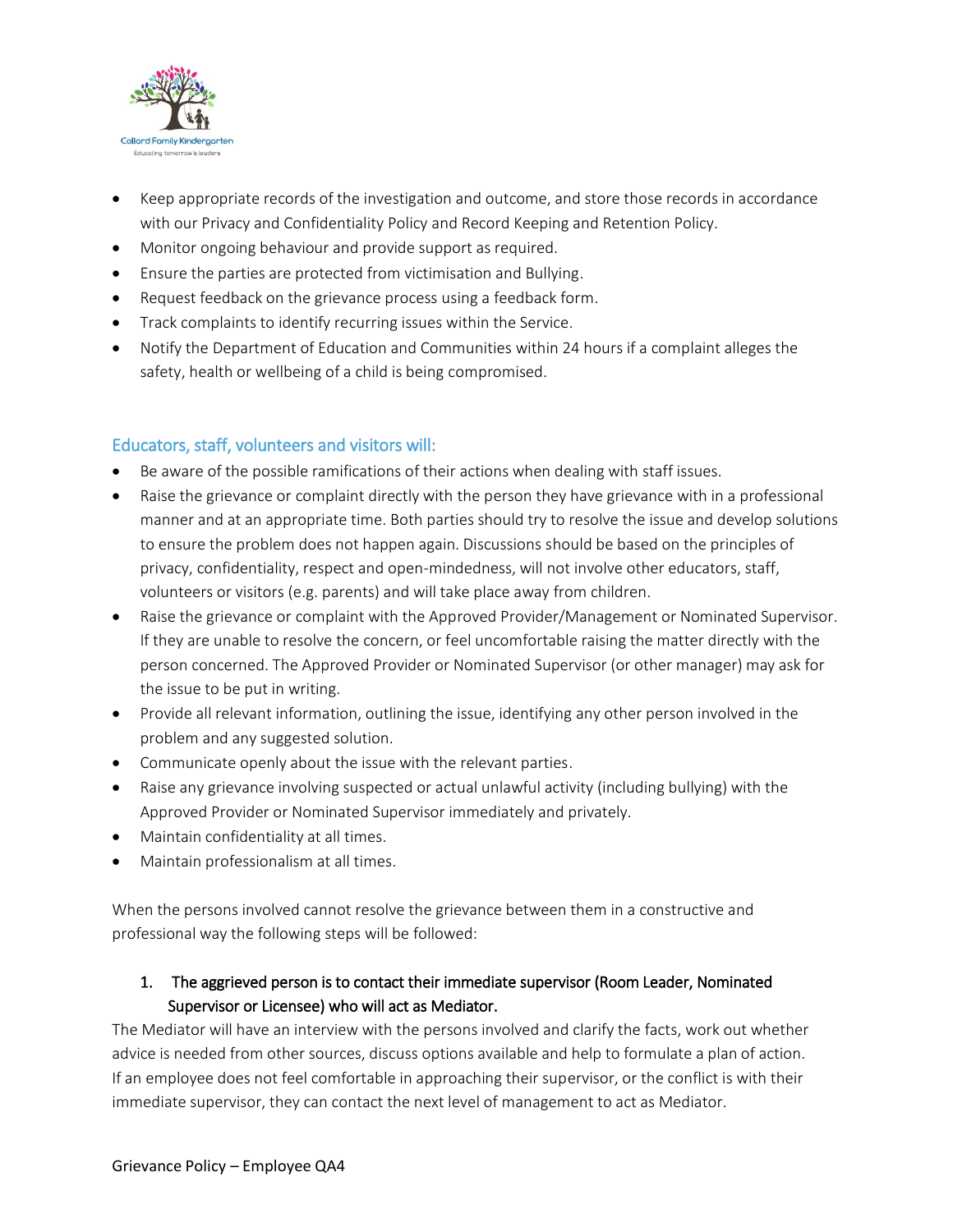

- 2. If an amicable resolution does not occur at this meeting the Mediator is to present a report to the next level of management outlining:
- The nature of the grievance
- The procedures followed to date
- The solution(s) sought
- The recommended plan of action or resolution
- 3. If an agreement is reached the mediator is to present a report to the next level of management outlining:
- The nature of the grievance
- The procedures followed to date
- The solution(s) agreed upon
- The plan of action to reach this solution and review time if warranted
- A copy of this report is to be provided to all persons involved in the grievance, and a copy is to be retained at the workplace.

### Grievance Procedures

Harmonious staff relations within the Service largely depend on staff feeling satisfied that their professionalism is being acknowledged by their involvement in appropriate decision-making processes. The quality of industrial relations is likely to be substantially better in a workplace if the decision-making processes adopted, permit staff to have input into decisions, which affect the nature and quality of their professional work.

Management and staff within the organisation will work together to develop and implement appropriate strategies to facilitate consultative and collaborative decision making processes within the workplace. Where staff feel these processes have failed and are in conflict with decisions made by Management, including the Board, the following procedures are to be ensued:

- The aggrieved person(s) is/are to discuss the grievance with their immediate supervisor.
- The supervisor is to report to the Nominated Supervisor/ Licensee of the grievance.
- The Mediator will seek advice as necessary from other sources, (e.g.: unions, Work Cover and funding bodies).
- The Mediator will then advise Management of the possible solutions.

Meetings are to be arranged with the aggrieved person(s) as necessary throughout the process. The outcome of the grievance must be reported to the aggrieved person within a week of the decision.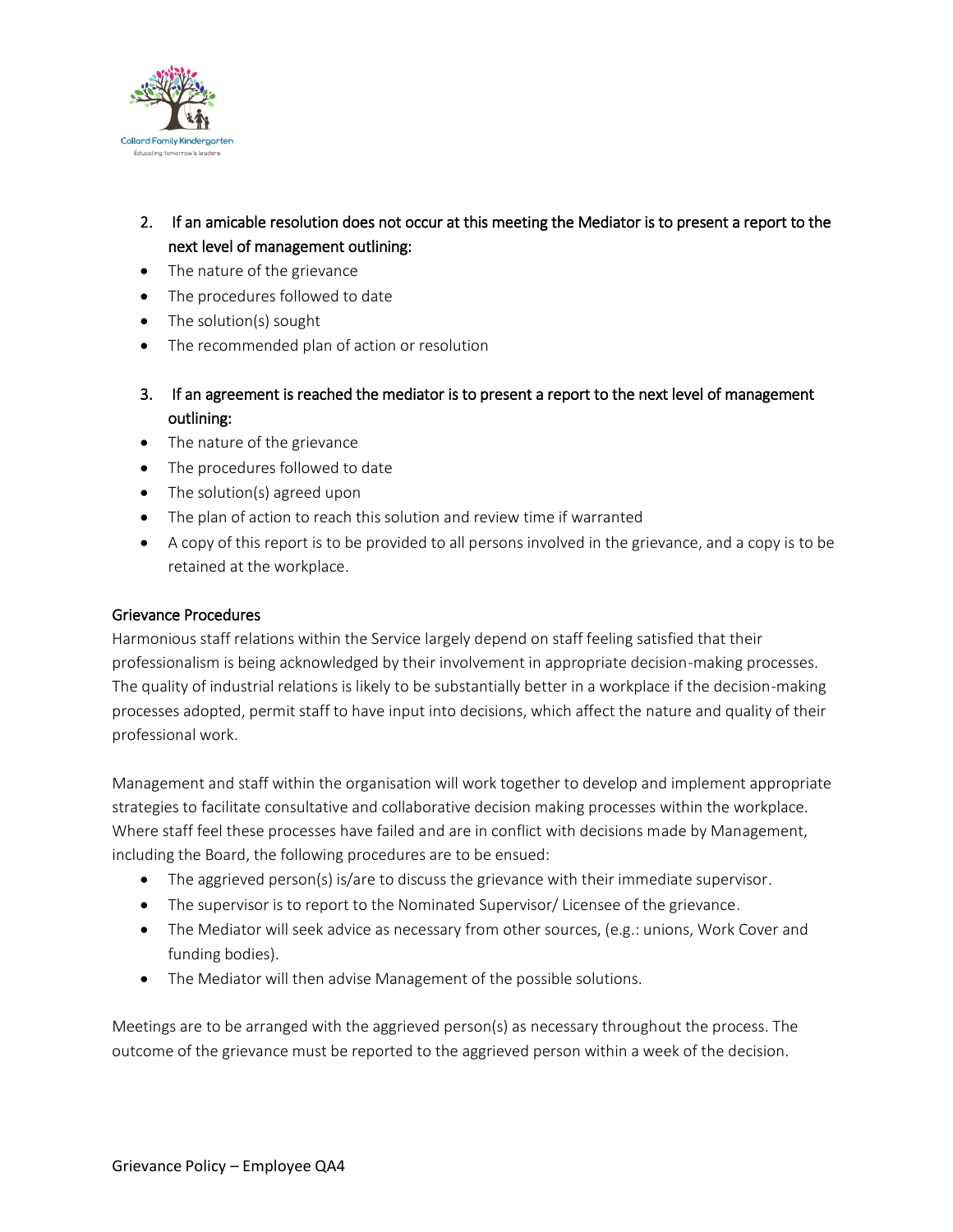

### Resolution of Grievances

Grievances are considered resolved when all persons involved agree to a solution, when the cause of the grievance has been removed or resolved, and when arrangements have been made, if appropriate to repair any damage and distress suffered by the persons involved. Strategies agreed upon by both parties are to be put in place to help avoid further conflict.

### Unresolved Conflict

If resolution of the conflict is unsuccessful after all procedures in Grievance Policy have been followed it may then be necessary to take disciplinary action.

### **Confidentiality**

Mediators are to use discretion and to do their utmost to maintain confidentiality. Any breach of this confidentiality could result in a charge of misconduct. However confidentiality cannot be guaranteed in the following situations: if it is considered that someone is in danger, if disciplinary action or criminal investigation might be necessary; or if employer liability might be involved.

No action will be taken against the person about whom a formal complaint is lodged until they are made aware of any allegations so that they may respond.

#### Support Person

A Staff member (members) is able to nominate a support person to attend any meetings with them. This person may be a union representative.

### Educators, staff, volunteers and visitors will not:

- Become involved in complaints or grievances that do not concern them.
- Raise complaints with an external complaints body, such as a court or Tribunal, without exhausting our grievance procedures.

#### Source

| $\bullet$ | <b>Education and Care Services National Regulation</b> |  |
|-----------|--------------------------------------------------------|--|
|           | http://acecqa.gov.au/                                  |  |
| $\bullet$ | <b>National Quality Standard</b>                       |  |
|           | http://acecqa.gov.au/                                  |  |
|           | ACECQA                                                 |  |
|           | http://acecqa.gov.au/                                  |  |